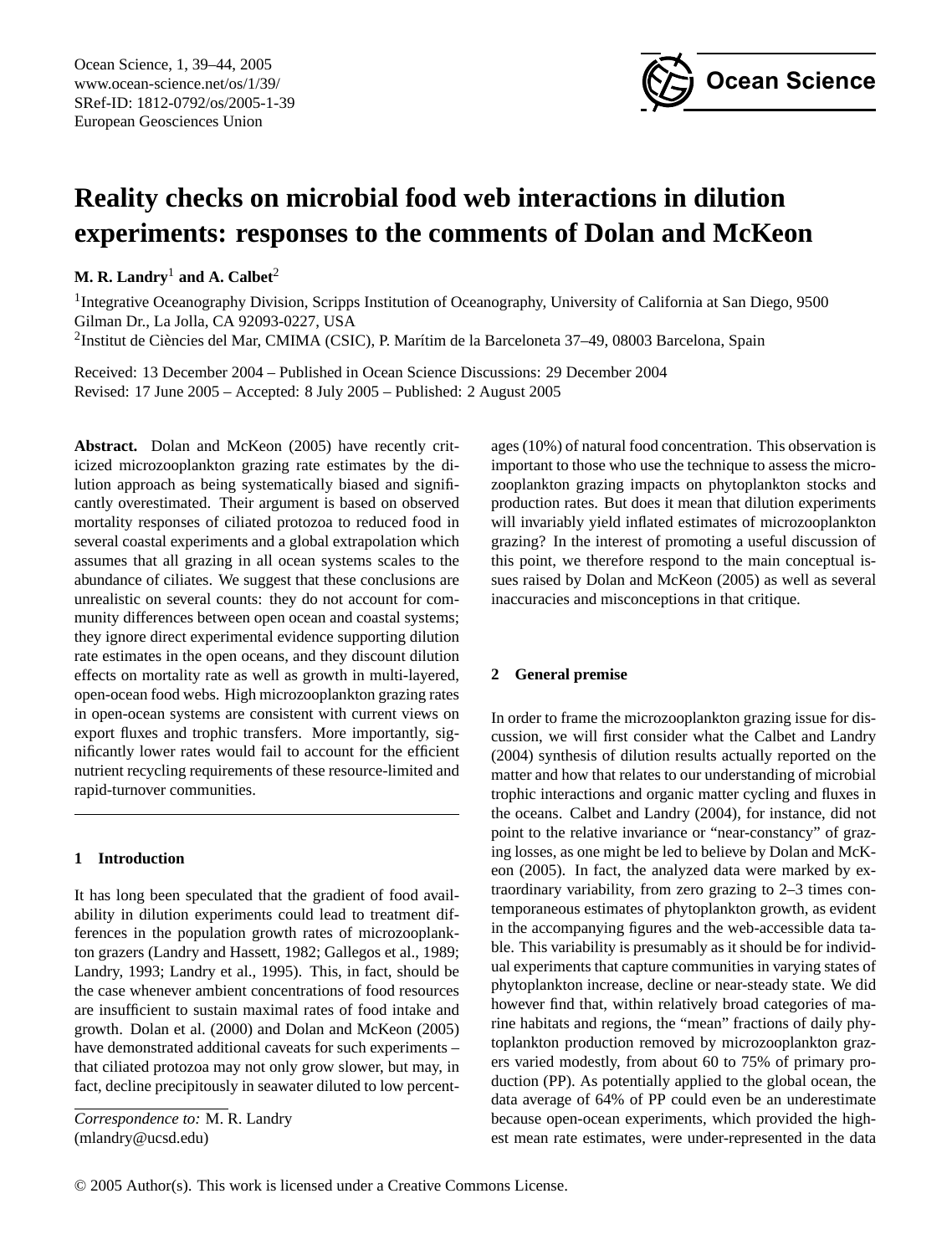set relative to their contributions to ocean productivity on an areal basis.

Is 64%, or presumably some slightly higher fraction, of global ocean primary production too much grazing for microherbivores? The general premise of Dolan and McKeon (2005) is that "there would be little left" for carbon export or higher level food webs. This argument does not consider however the reusable fluxes associated with trophic transfers. For instance, if 70% of PP were directly consumed by micrograzers, only about half of that would be actually lost to respiration by these primary consumers (Fenchel and Finlay, 1983; Verity, 1985), and the remainder would be available as heterotrophic biomass and as small particulate debris for further utilization and transfer. If each level of intermediate consumer in a protistan predatory chain of  $2-3$  links  $(n)$ had a gross growth efficiency (GGE) of 0.3 (Straile et al., 1997), 32 to 36% of PP would ultimately be available to mesozooplankton (net available for transfer = 30% ungrazed  $PP+70\% \times 0.3^n$ ; where  $n=2$  or 3). Such an amount would be quite adequate to support the relatively low rates of POC export in the central open oceans (e.g. 5-10% of PP; Karl, 1999; Landry et al., 1997). Moreover, this simple calculation does not consider any fluxes associated with protist utilization of bacterial production (∼15% of PP; Anderson and Ducklow, 2001) or small particulate egesta. High microzooplankton grazing impacts are therefore not inherently at odds with what we know about ocean export fluxes. In fact, after more than a decade of intensive JGOFS (Joint Global Ocean Flux Studies) process and time-series studies, we can reasonably say that our understanding of open-ocean systems is beginning to be quite good, and high microzooplankton grazing impacts are an integral part of that understanding.

From 16 years of approximately monthly data from the Hawaii Ocean Time-series Program, for example, we know that <sup>14</sup>C-particulate production averages 15 moles C m<sup>-2</sup> y<sup>-1</sup> and is about half of gross production (Karl et al., 2002). Of this production, total export is 1.2 moles  $\text{C m}^{-2} \text{ y}^{-1}$  (8% of  $14C$  production) based on the sum of particulate and dissolved fluxes of organic carbon and active transport by migrating zooplankton (Lomas et al., 2003) and consistent with independent estimates from biogeochemical mass balances and trace-gas proxies of new production (Emerson et al., 1996). Such rigorously constrained production and export estimates anchor our understanding of open-ocean oligotrophic systems as being not only consistent with high grazing, but demanding efficient return of recycled nutrients to sustain >90% of daily primary production. While the utility of rate estimates from isolated dilution experiments might be arguable, a large fraction of the open-ocean data have come as part of integrated experimental studies in JGOFS Process and related projects, and their interpretations are both constrained by and generally consistent with contemporaneous estimates of production, export, mesozooplankton grazing and nutrient cycling (e.g. Landry et al., 1997, 2001). In the equatorial Pacific, for instance, balanced growth and grazing

estimates of ∼1 cell division d −1 for *Prochlorococcus* and other pico-phytoplankton (Landry et al., 2003; Le Borgne and Landry, 2003) are entirely consistent with diel patterns of cell cycle properties and in situ abundances (Vaulot and Marie, 1999) and beam transmissometry estimates of particle density (Neveux et al., 2003). In other words, there is a good correspondence between rate estimates from dilution incubations in bottles and entirely independent assessments of growth and mortality processes from non-manipulative observational techniques.

Indeed, as a "reality check", one might contemplate the difficulties that arise in explaining open-ocean equilibrium conditions in the absence of high microherbivore grazing. For this thought problem, one should note that microzooplankton grazing rates from dilution experiments are measured relative to the net realized rates of phytoplankton cell growth, not the gross rates of primary carbon production, the latter being partially offset by losses to phytoplankton respiration, DOC production and bacterial uptake, viral lysis, etc. Thus, observed cell growth rates of one doubling day<sup>-1</sup> or more for phytoplankton of the central tropical/subtropical oceans require loss terms of comparable magnitude to maintain quasi-steady state. The candidate loss processes are: 1) micrograzers, 2) larger mesozooplankton grazers, and 3) direct cell sinking to export.

There is little evidence to support massive and temporally persistent export of chlorophyll-rich material in the central open-oceans, and both the tiny size of the dominant phytoplankton (*Prochlorococcus*, *Synechococcus*) and the nutrient recycling needs for sustainable productivity provide strong arguments against such a possibility. Most mesozooplankton also cannot directly exploit tiny phytoplankton. Experimental assessments of mesozooplankton grazing impact in such regions typically range on the order of 5–10% of daily PP (Bautista and Harris, 1992; Dagg, 1993; Dam et al., 1993, 1995; Rollwagen-Bollens and Landry, 2000), and one must typically invoke a strong predatory link through heterotrophic protists to account even for the basic metabolic requirements of these consumers (Stoecker and Capuzzo, 1990; Roman and Gauzens, 1997). These considerations leave microzooplankton grazing therefore as the most likely loss process for the vast majority of phytoplankton biomass growth, which is consistent with measurements by the dilution technique. To make this argument another way, if microzooplankton grazing impact in the open oceans is as low as suggested by Dolan and McKeon (2005), ∼50% of PP, and if losses to export flux and to mesograzers are both of order 5–10% of PP, about 30 to 40% of daily PP would have no obvious mechanism for its direct utilization within the food web and for the efficient return of remineralized nutrients to phytoplankton.

In extending the above thoughts about trophic interactions and fluxes for the open oceans to more coastal environments, or even among different open-ocean regions, one must consider that similar rates of microzooplankton herbivory can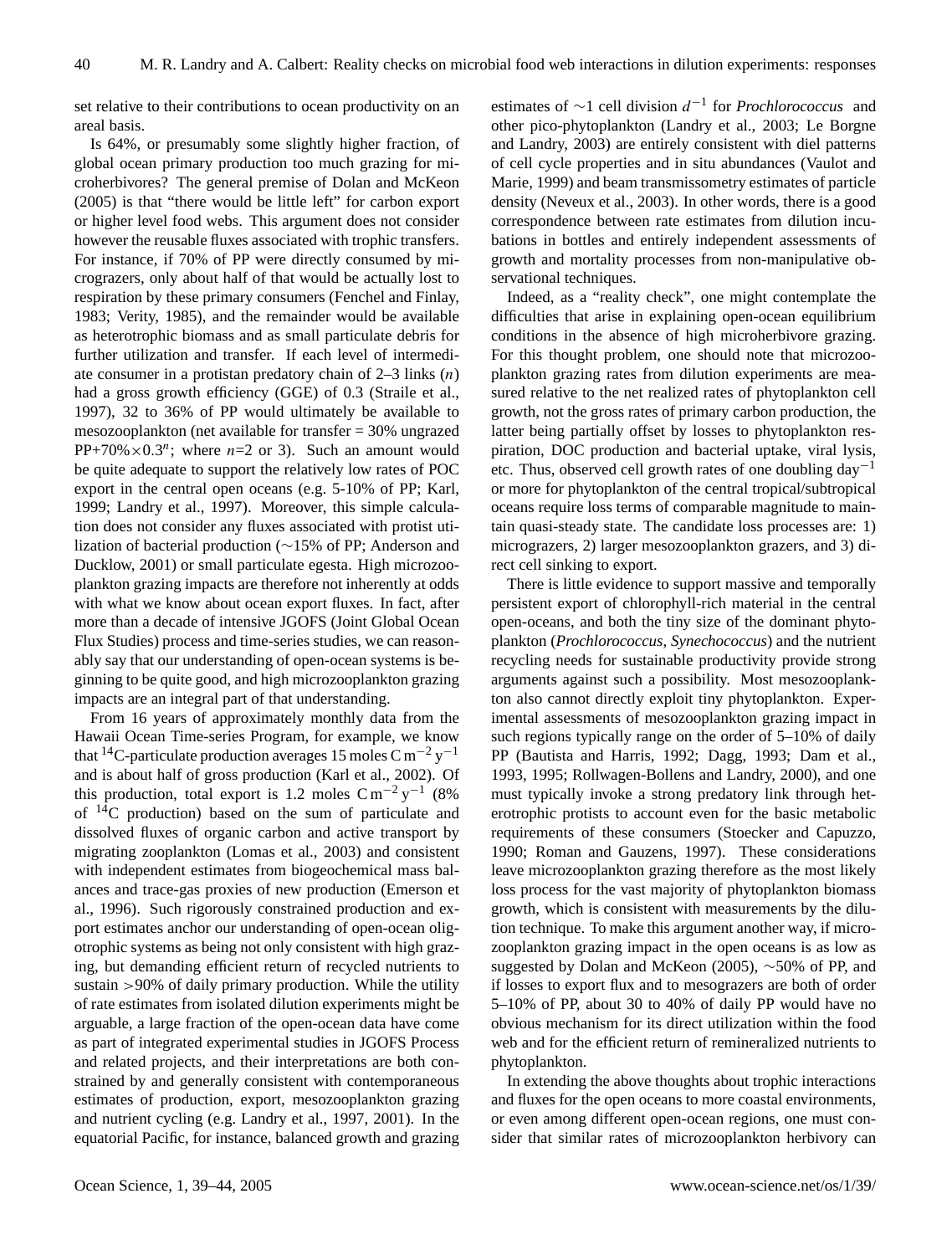have very different implications, depending on the position of microzooplankton in a food web context. For instance, if 60% of PP is consumed by micrograzers, and these, in turn, are "directly" consumed by mesozooplankton, then the POC pool for direct particle export or mesozooplankton consumption can be as high as 70% of PP, or about double that of the open-ocean example above, since only 30% of PP (50% of grazed production) would be lost to microherbivore respiration. A more efficient transfer of bacterial secondary production to mesozooplankton might also occur in such a system, pushing this POC pool even higher. Different ocean regions may therefore have substantially different characteristics with respect to mesozooplankton secondary production and export flux, even while appearing to have reasonably similar rates of microherbivory. The important difference is the mean length of the protistan predatory chain to higherlevel consumers. In Landry and Calbet (2004), we provide a more detailed discussion of the implications of differing food-web scenarios for microzooplankton secondary production and trophic transfers.

#### **3 Methodological issues and insights**

The heart of the Dolan and McKeon (2005) commentary is its critique of the dilution methodology. We welcome such discussion as an important part of the evolution of scientific methodology, and hope that it ultimately leads to new or improved approaches. What we offer in this section is therefore not a "defense" of the method or how it is applied in different circumstances by various users. We do, however, wish to clarify certain points that we believe to be inaccurately or incompletely represented by Dolan and McKeon (2005), and to provide a few relevant insights of our own.

For one, we contest the Dolan and McKeon (2005) characterization of insignificant dilution regression statistics as experimental "failures". According to the method, the regression slope provides an estimate of the instantaneous grazing rate. Consequently, when an experiment yields an insignificant regression slope, it means that there is undetectable or "zero" grazing. A high incidence of such results, as Dolan and McKeon (2005) claim, is therefore directly contradictory to their argument that dilution experiments "are unlikely to furnish evidence of low grazing rates". In this regard, Calbet and Landry (2004) discarded very few experimental results from the literature as problematic and averaged zero values with all of the other estimates. Moreover, all of the ratio data were arctan transformed so as not to exaggerate the relative importance of grazing values far in excess of 100% PP. In contrast, the analysis by Dolan and McKeon (2005) was highly selective, excluding all experimental results where grazing rate was measurably low, as indicated by an insignificant regression slope.

A second arguable issue in the Dolan and McKeon (2005) critique is that they cite both Dolan et al. (2000) and Gallegos (1989) as providing supporting evidence for over-estimated grazing rates. While the former is accurate, the latter is misleading. The main point of the Gallegos (1989) paper was the observation of saturated protistan grazing kinetics under high food conditions, which led to "underestimates" of grazing impact in dilution experiments conducted. What is more interesting about the Gallegos (1989) and Dolan et al. (2000) papers is that they both involved experiments in the Rhode River Estuary (Maryland, USA), one leading to underestimates of grazing, the other to overestimates. If one cannot make an unambiguous case for systematic biases among a handful of experiments conducted in a given system, how can systematic biases be reasonably extrapolated to all of the oceans?

Be that as it may, it is clear that the reduced food concentrations in a dilution series can impact protistan growth rates (Dolan et al., 2000) and that should have some effect on the regression analyses for grazing rates. In an openocean study in the equatorial Pacific, Landry et al. (1995) addressed this uncertainty using fluorescently labeled bacteria (FLB) as a grazing probe, the notion being that the regression relationship could be based on actual rates of relative grazing in different dilution treatments (FLB disappearance) rather than initial dilution estimates of the grazer community. The results of these experiments yielded essentially identical grazing rates estimates to the standard dilution regressions. Moreover, the FLB disappearance rates were entirely consistent with the estimated grazing rates on a similarly sized natural prey (*Synechococcus*), indicating a clear grazermediated effect. Thus, while Dolan and McKeon (2005) only speculate about dilution effects on grazer activity in the open oceans, there are available techniques and experimental results that support the published rate estimates. How then do we reconcile the expected dilution effect on population growth rate with the demonstrated negligible impact on rate estimates?

As in any natural system, the dynamics of populations in the dilution incubations are not determined by growth rates alone, but by imbalances in growth and mortality losses. In subtropical waters off Hawaii, for example, Calbet and Landry (1999) and Calbet et al. (2001) demonstrated that there are multiple levels of intermediate consumers between the size range of dominant bacterial and small eukaryotic prey and the nominal size of small ciliates. It is therefore fair to say that oligotrophic open-ocean communities of this type are complex in the sense of having a strong predator hierarchy or network of interacting populations. In addition, strategies such as mixotrophy (i.e. photosynthetic phagotrophs) are relatively widespread and may isolate at least some populations from serious starvation responses to reduced food concentrations. We hypothesize that such complexities lend themselves well to dilution manipulation in the open ocean. For instance, if we can assume that the bioenergetics of small flagellates are such that they grow in proportion to their food intake (e.g. Fenchel and Findlay, 1983), then diluting their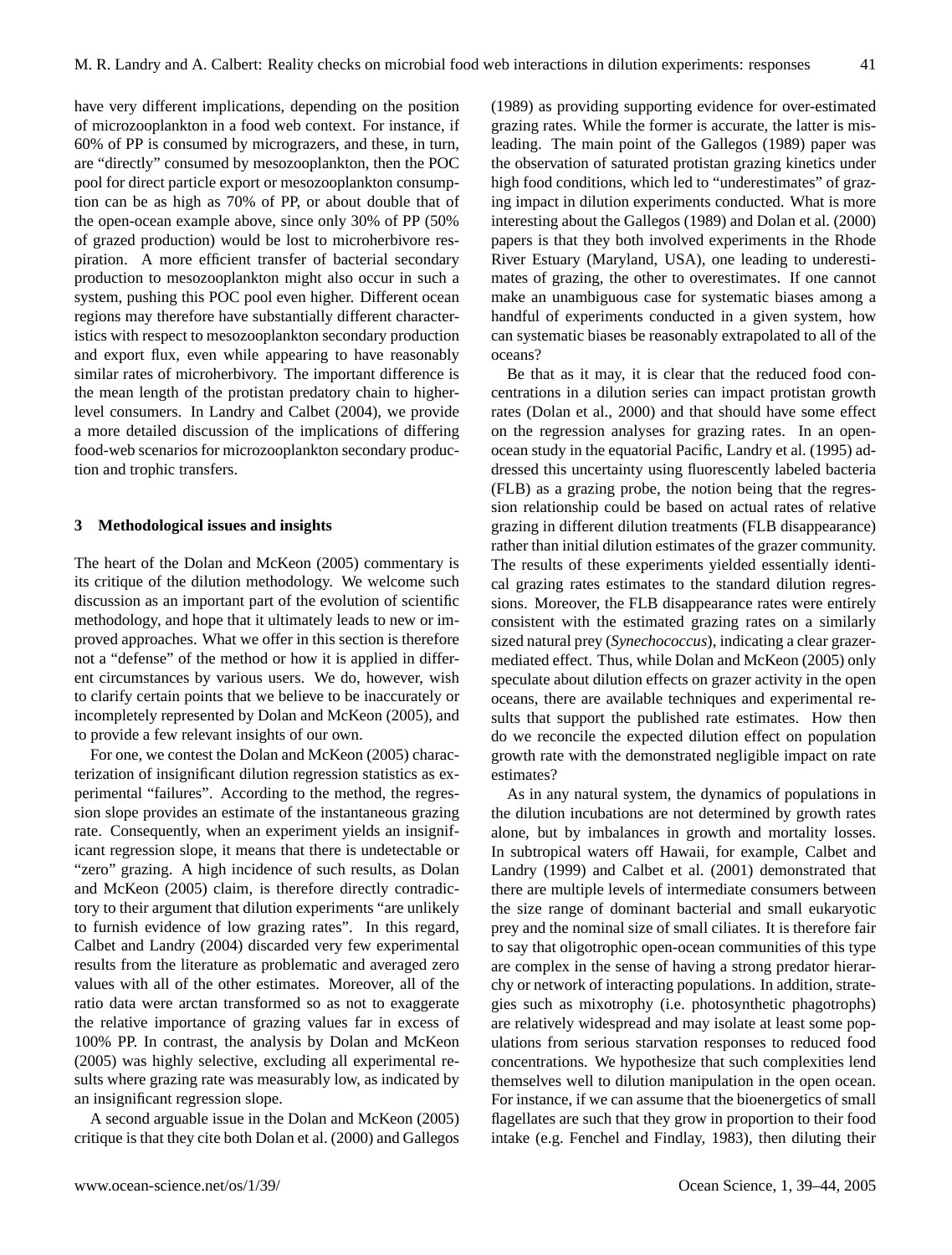food will result in a proportional decrease in growth rate. Simultaneously, however, the direct predators of small flagellates, and thus the mortality impact on the flagellates, will also be diluted by the same factor. These counteracting effects may or may not precisely offset one another in practice, but it is important to recognize that they exist and may help to explain a quasi-constancy of grazer populations, and grazing activity, when complex microbial communities are serially diluted. Problems clearly arise, however, at the level of the top consumer, which presumably would suffer all of the disadvantages of having its food reduced without a corresponding relative reduction in losses to predators. At least in principle, the presence of small starvation-resistant metazoan consumers (e.g. *Oithona, Oncaea* spp.) can provide topconsumer stability to protistan populations in open-ocean dilution incubations.

### **4 Ciliates as community grazing proxies**

Dolan and McKeon (2005) advance the notion that the abundance of ciliated protozoa can be used as a proxy to test the "reliability" of microzooplankton community grazing estimates across varying ocean habitats. If so, then zooplankton ecologists should be able to scale total mesozooplankton grazing to the abundance of copepods. Such arguments are clearly flawed. Ciliates, as copepods, vary enormously in their sizes, discriminations and activities. Ciliates, as copepods, are just parts of grazer assemblages that vary in relative abundance and impact with physically associated shifts in the dominance structure of phytoplankton prey. Other factors, e.g. environmental temperatures, should also be relevant in comparing rate estimates from the tropics to polar systems. What Dolan and McKeon (2005) most clearly show in their data syntheses are: 1) that the abundances of important categories of grazers, nano- and dinoflagellates, are poorly correlated with and poorly predicted by ciliates, and 2) that grazing rates, particularly in low chlorophyll regions of the ocean, cannot be adequately explained by ciliates alone. The fact that their grazing analysis leaves unexplained residuals does not, in and of itself, constitute evidence that the rate estimates are systematically biased. What could be biased is their underlying assumption, which does not account for the possibility of changed community composition and function in low-chlorophyll systems. One potentially important point in this regard is that small heterotrophic flagellates may feed principally on heterotrophic bacteria in richer coastal systems, and their grazing there would be largely irrelevant to and not even measured in chlorophyll-based dilution experiments. In the low chlorophyll regions of the open oceans, however, similarly sized flagellates would feed directly on the dominant phytoplankton (photosynthetic bacteria). Thus, similar concentrations of heterotrophic flagellates in different regions of the oceans could reasonably have very different implications with regard to grazing on phytoplankton.

Are there significant structural and functional differences in the micro-herbivore assemblages of coastal and openocean ecosystems, specifically with regard to the ratio of herbivorous ciliates to flagellates (the latter including dinoflagellates)? We cannot answer this question globally, but major biomes of the Pacific Ocean and Arabian Sea, where much of the global data from open-ocean dilution experiments have been derived, clearly suggest a reduced role for ciliates in the open oceans. For example, Verity et al. (1996) indicated that ciliates comprised only 1–2% of the combined biomass of heterotrophic flagellates and ciliates during JGOFS EqPac studies in the central equatorial Pacific in 1992. More recent studies in the Northeast equatorial Pacific (Yang et al., 2004) indicated higher ciliate estimates (18–27% of the flagellate and ciliate total biomass), but still much lower than one would expect for ciliates to contribute 50% to microzooplankton grazing, as assumed by Dolan and McKeon (2005). Similarly, ciliates comprised 7–32% of flagellateciliate biomass during four spatially extensive JGOFS cruises in the Arabian Sea (Garrison et al., 2000). Because community compositional differences in the open ocean could explain most of the discrepancies noted between actual experimental results and the ciliate-based grazing estimates by Dolan and McKeon (2005), it would be worth the effort to look at community structure and function issues more carefully and critically than can be done here. Very different sampling and preservation strategies have been used in literature assessments of community composition, with implications for optimal quantification of the major groups of protistan grazers. Moreover, since mixotrophs likely play an increasing role as grazers of pico-sized phytoplankton in nutrientdeficient regions, they need to be explicitly considered in such an analysis. One would not expect an accurate accounting of flagellate grazing potential, for example, if we ignored this potentially important, but often cryptic, component of the grazing community.

Dolan and McKeon (2005) use their ciliate-proxy analysis to focus principally on potential inadequacies in grazing rate estimates from open-ocean systems. For richer, e.g. coastal, systems the apparent reasonableness of rate estimates relative to ciliates present would seem to suggest that they are "acceptable". While the latter inference would be welcome news, we wonder whether this is really the case. From our perspective, as presented above, we would predict that food-web complexities and longer trophic path lengths of open-ocean (low chlorophyll) systems should make community grazing estimates from dilution experiments more reliable there than those from systems in which ciliates represent both the dominant grazers and the top microbial consumer. These latter, richer systems are the very places where dilution-reduced food effects on growth might not be counterbalanced by reduced predation mortality. They are consequently the places where the starvation and growth rate effects described by Dolan et al. (2000) might be most important. It therefore could be the case that microzooplankton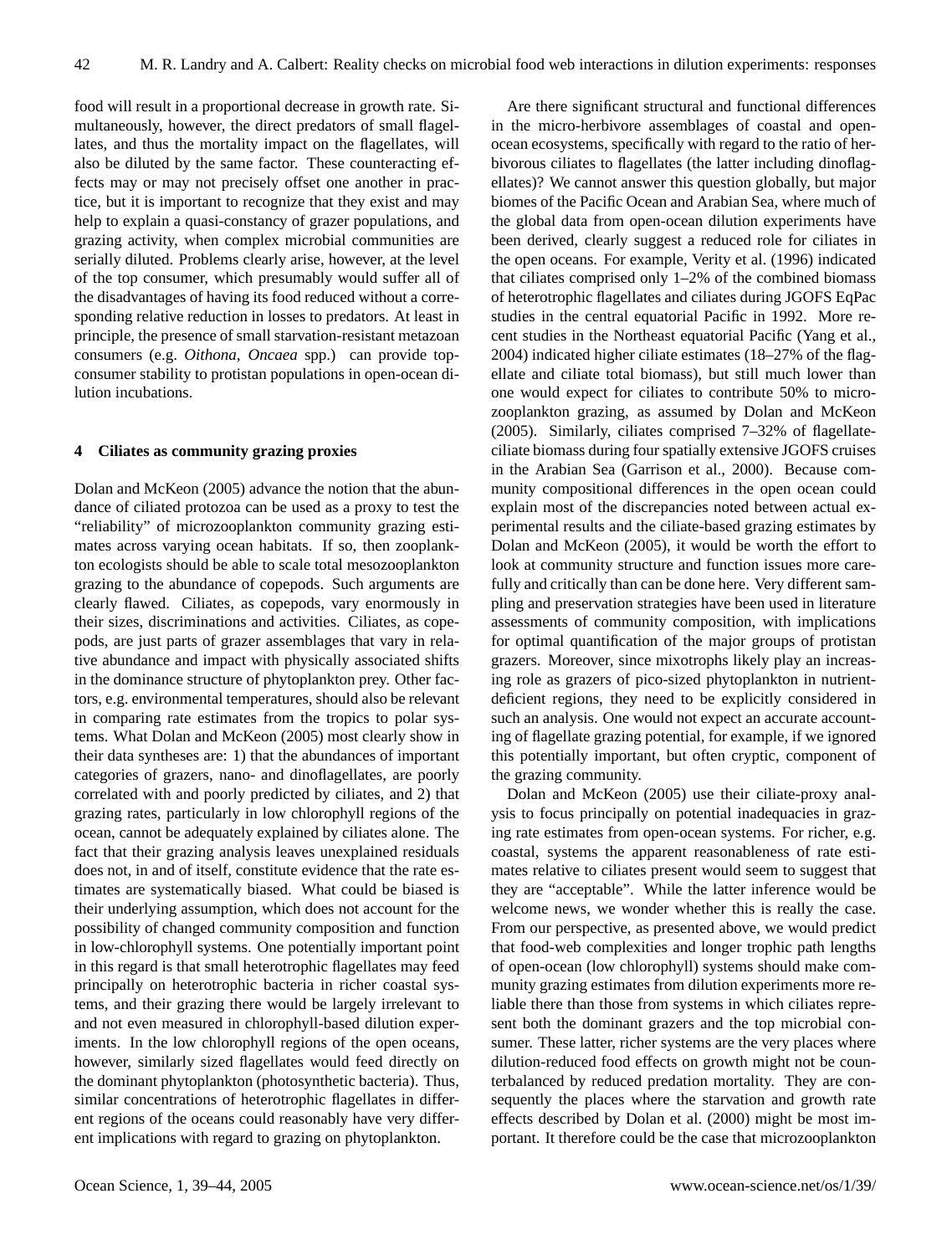grazing impacts in coastal and open-ocean habitats may not be as similar as the available data presently suggests (e.g. Calbet and Landry, 2004). This remains to be determined.

#### **5 Concluding comments**

Dolan et al. (2000) and Dolan and McKeon (2005) have shown that coastal ciliate populations can respond adversely to dilution of their food resources and that this starvation effect can lead to overestimates of grazing rates by the dilution technique. Previous work (Gallegos, 1989) has demonstrated that grazing rates can be underestimated when ambient food conditions exceed those that saturate ingestion rates of the microzooplankton consumers. Careful work therefore needs to be done to test for either of these effects in applications of the dilution technique and to account for them in experimental rate interpretations.

In our opinion, the Dolan and McKeon (2005) critique goes wrong in extrapolating their results with one class of grazer in coastal food webs to experimental studies in openocean ecosystems, and more importantly in drawing conclusions about systematic biases in global grazing estimates. We certainly do not contend that dilution rate estimates are perfect in every, or perhaps even any, regard, or that all applications of the technique are done equally well. We do, however, suggest that there is reasonable cause to believe, in particular, the rate estimate from open-ocean (low chlorophyll) regions. Although Dolan and McKeon (2005) see grazing biases and artifacts whenever measured rates cannot be explained by the number of ciliates present, this notion does not pass several reality checks. First, good evidence exists that community compositions in low-chlorophyll regions of the open ocean can be strikingly different from coastal ecosystems, with ciliates being much less important on both a standing stock and functional basis (as grazers of Chl  $a$ ) in the open ocean. We do not claim that ciliates are always under-represented in such environments, but we reject the assumption that microzooplankton grazing impacts are always and everywhere exactly two times the rate estimates inferred from ciliate abundance. Second, there is direct experimental evidence from fluorescently labeled grazing probes in low-chlorophyll, open-ocean waters that support rate estimates and interpretations of dilution experiments. Third, the dominant grazers in such systems, namely small flagellates, are deeply embedded in the size hierarchy of protistan consumers where dilution is accompanied by compensatory growth and mortality effects. Both growth and mortality effects need to be considered when projecting the "net effects" of dilution. Lastly, the general premise of the Dolan and McKeon (2004) critique does not accurately reflect current views of open-ocean plankton dynamics. High microzooplankton grazing rates in low-chlorophyll openocean systems are entirely consistent with the export fluxes, trophic transfers and efficient nutrient recycling requirements of these resource-limited, self-sustaining and rapid-turnover communities.

The above having been said, dilution experiments should certainly not be viewed as 100% reliable or the gold standard of microzooplankton grazing assessments. They are hopefully just a crude beginning to quantifying growth and grazing rates and their relationships in the oceans. This exchange of comments with Dolan and McKeon (2005) has been useful in clarifying different perspectives on where we currently stand in terms of our understanding of microzooplankton in the oceans. It especially indicates the need for more and better information on the abundances, energetics and rate capabilities of different micro-herbivore groups, both to enhance our measurement capabilities and to understand the results more clearly in the context of ocean phenomena and dynamics.

*Acknowledgements.* This work was supported by National Science Foundation Grants OCE-0322074, -0336500, and -034666 (MRL) and CTM2004-02575/MAR, Program Ramón y Cajal from the Ministry of Education and Science of Spain (AC).

Edited by: J. M. Huthnance

#### **References**

- Anderson, T. R. and Ducklow, H. W.: Microbial loop carbon cycling in ocean environments studied using a simple steady-state model, Aquat. Microb. Ecol. 26, 37–49, 2001.
- Bautista, B. and Harris, R. P.: Copepod gut contents, ingestion rates and grazing impact on phytoplankton in relation to size structure of zooplankton and phytoplankton during a spring bloom, Mar. Ecol. Prog. Ser., 82, 41–50, 1992.
- Calbet, A. and Landry, M. R.: Mesozooplankton influences on the microbial food web: Direct and indirect trophic interactions in the oligotrohic open-ocean, Limnol. Oceanogr., 44, 1370–1380, 1999.
- Calbet, A. and Landry, M. R.: Phytoplankton growth, microzooplankton grazing and carbon cycling in marine systems, Limnol. Oceanogr., 49, 51–57, 2004.
- Calbet, A., Landry, M. R., and Nunnery, S.: Bacteria-flagellate interactions in the microbial food web of the oligotrophic subtropical North Pacific, Aquat. Microb. Ecol., 23, 283–292, 2001.
- Dagg, M.: Grazing by the copepod community does not control phytoplankton in the subarctic Pacific Ocean, Prog. Oceanogr., 32, 163–183, 1993.
- Dam, H. G., Miller, C. A., and Jonasdottir, S. H.: The trophic role of mesozooplankton at 47◦ N, 20◦ W during the North Atlantic bloom experiment, Deep-Sea Res. II, 40, 197–212, 1993.
- Dam, H. G., Zhang, X., Butler, M., and Roman, M. R.: Mesozooplankton grazing and metabolism at the equator in the central Pacific: implications for carbon and nitrogen fluxes, Deep-Sea Res. II, 42, 735–756, 1995.
- Dolan, J. R., Gallegos, C. L., and Moigis, A.: Dilution effects on microzooplankton in dilution grazing experiments, Mar. Ecol. Prog. Ser., 200, 127–139, 2000.
- Dolan, J. R. and McKeon, K.: The reliability of grazing rate estimates from dilution experiments: Have we over-estimated rates